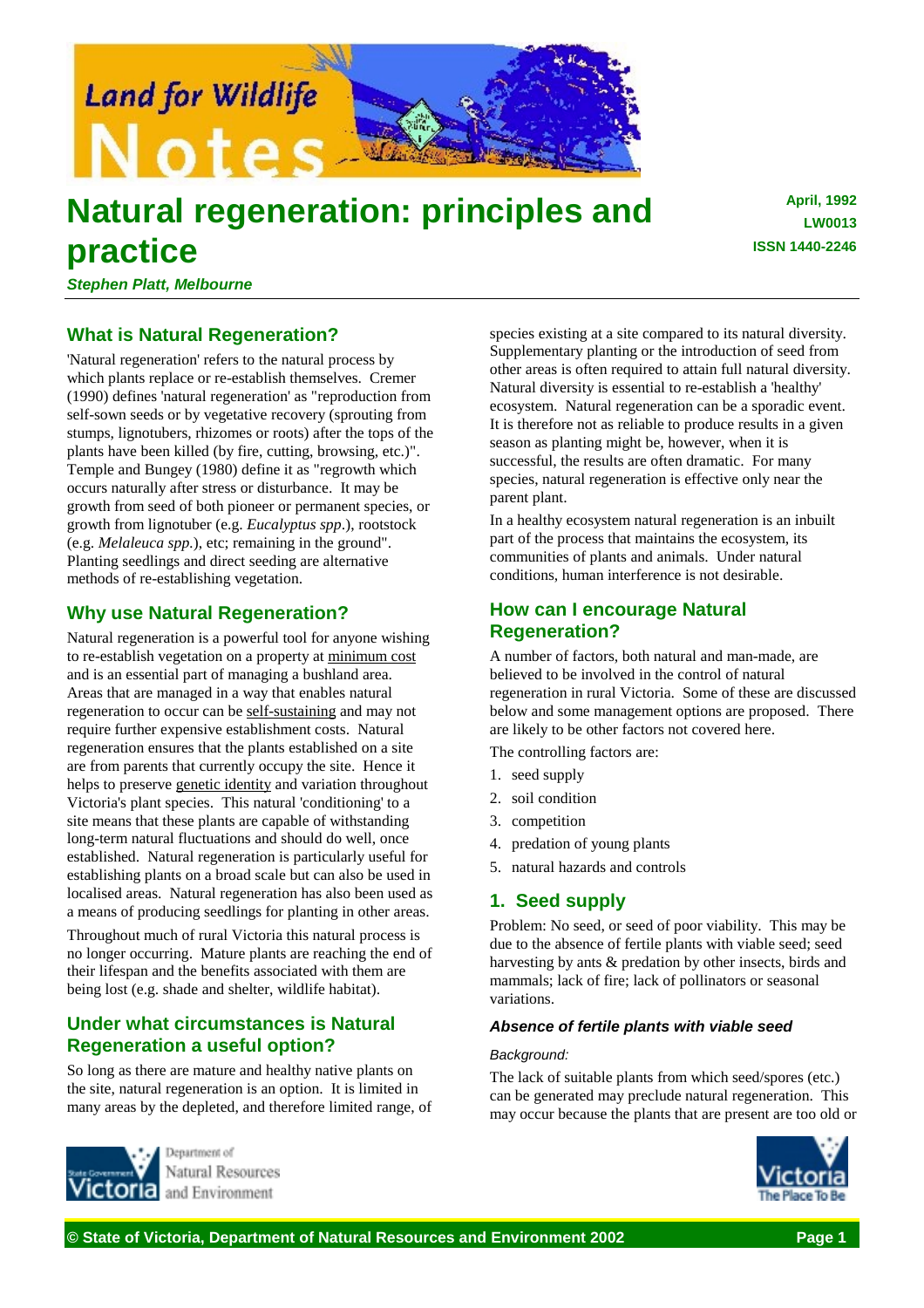stressed, because some species are no longer present at the site, due to bad seasons, or because both sexes are no longer present in plants with separate males and females (e.g. She-oaks *Casuarina*).

#### *Management options:*

In some instances seed may not be available at the site immediately but may be carried in from nearby sources by water, wind or wildlife. In this case, simply waiting can produce results. Direct seeding or planting may be the only option in areas cleared of native vegetation. It should be noted that native plants do not produce seed in equal quantities each year. Heavy seed fall in some eucalypts is infrequent. Monitoring of seed fall may be necessary using a suitable seed trap. DCE can provide advice on a suitable design and germination testing. It may be necessary to wait for a better season, plant individuals of the other sex (in plants with separate males and females), or pollinate existing females from elsewhere.

## *Seed harvesting by ants and predation by other insects, birds and mammals*

#### *Background:*

Ants can be very effective harvesters of seed and may take 100% of the year's crop of seed for food and nest-building. This may prevent germination. Other arthropods also feed on seeds. In contrast, many insects, including ants,  $(\&$ birds and mammals) also play a beneficial role in seed dispersal and germination. For example Berg (1975) found that 1500 species of Australian plants are regularly dispersed by ants because of ant-attracting structures (elaiosomes) on their seeds or fruits.

#### *Management options:*

Light raking of the soil during seed fall may hide sufficient seed from ants that consume seeds. Insect numbers vary seasonally and in most cases no action is required to prevent opportunistic predation of seeds by other species.

#### *Lack of fire*

#### *Background:*

Many native plants shed seed following fire, usually from woody capsules that are designed to protect the seed from the intense heat of the fire, then open immediately following its passage. Other species, such as some *Acacias*, produce seeds with thick seed coats that must be cracked by the heat of a fire before germination can occur. Controlled burning of such vegetation, to stimulate seed release or germination, may be a pre-requisite to achieve natural regeneration.

Most Australian vegetation is adapted to withstand fires of a certain frequency and intensity. Frequencies vary from 2-5 yrs for grassland habitats, to 60-90 yrs for wetter forest types, and may be as infrequent as every 200 years. Rainforest species are usually not tolerant of fire. Fire plays a major role in the ecosystem, affecting what plants will be present at a site, in what densities and at what time in the life of that vegetation community. Expert advice should be sought for your vegetation type, and safety, from

the Department of Natural resources and Environment (NRE) and Country Fire Authority (CFA).

#### *Management options:*

Use fire to promote seed release in woody-fruited species (e.g. *Banksia*, *Hakea*) and for seed germination (e.g. some *Acacia* spp.). Fire can also be used to reduce pest insect populations. Timing should be as close to natural occurrence as is permissible under fire restrictions.

## *Lack of pollinators*

#### *Background*

In severely disturbed or isolated areas, there may be a lack of natural pollinators (birds, bees, moths, butterflies, etc). Thus, no seed may be set or, due to a lack of outcrossing (pollen transfer between plants rather than between flowers of the same plant), any seed that is set may be of poor viability.

#### *Management options:*

Supplementary planting of local natives to improve natural diversity and support natural pollinators, by providing habitat for them, may assist. Connecting remnants to other remnants with corridor plantings may encourage reestablishment of pollinators. Use of honeybees (*Apis mellifera*) as pollinators is not recommended. Note that honeybees may adversely affect wildlife by occupying hollows used by wildlife, by denying large quantities of nectar to wildlife, by increasing in-crossing (pollination by a plant of its own flowers) of native plants and may also have adverse effects on native bees.

## *Seasonal variations*

Seed supply, dispersal and viability will vary seasonally due to a range of climatic and biological factors. These factors should be considered as 'natural events' and should be planned for rather than reacted too.

## **2. Soil condition**

Problem: Seed germination and establishment will be impaired by 'unhealthy' soil conditions. Such conditions might include: no suitable site for germination as a result of soil compaction, loss of topsoil, an unstable site, lack of mychorrhizal fungi (fungi which associate with plant roots and assist with nutrient uptake), lack of an 'ash bed' (nutrient pool created by fire), loss of the cryptogamic (lichen & moss) mat or changes to soil chemistry.

#### *Soil structure*

#### *Soil compaction*

The heavy hooves of stock, including cattle, sheep, horses and goats, can compact soil and destroy soil structure. This diminishes the air spaces in the soil and reduces its capacity to absorb and retain water, leading to greater runoff, and has detrimental effects on biological activity in the soil. These changes may prevent or restrict germination by excluding penetration by seedling roots, increasing the chance of desiccation (drying out), killing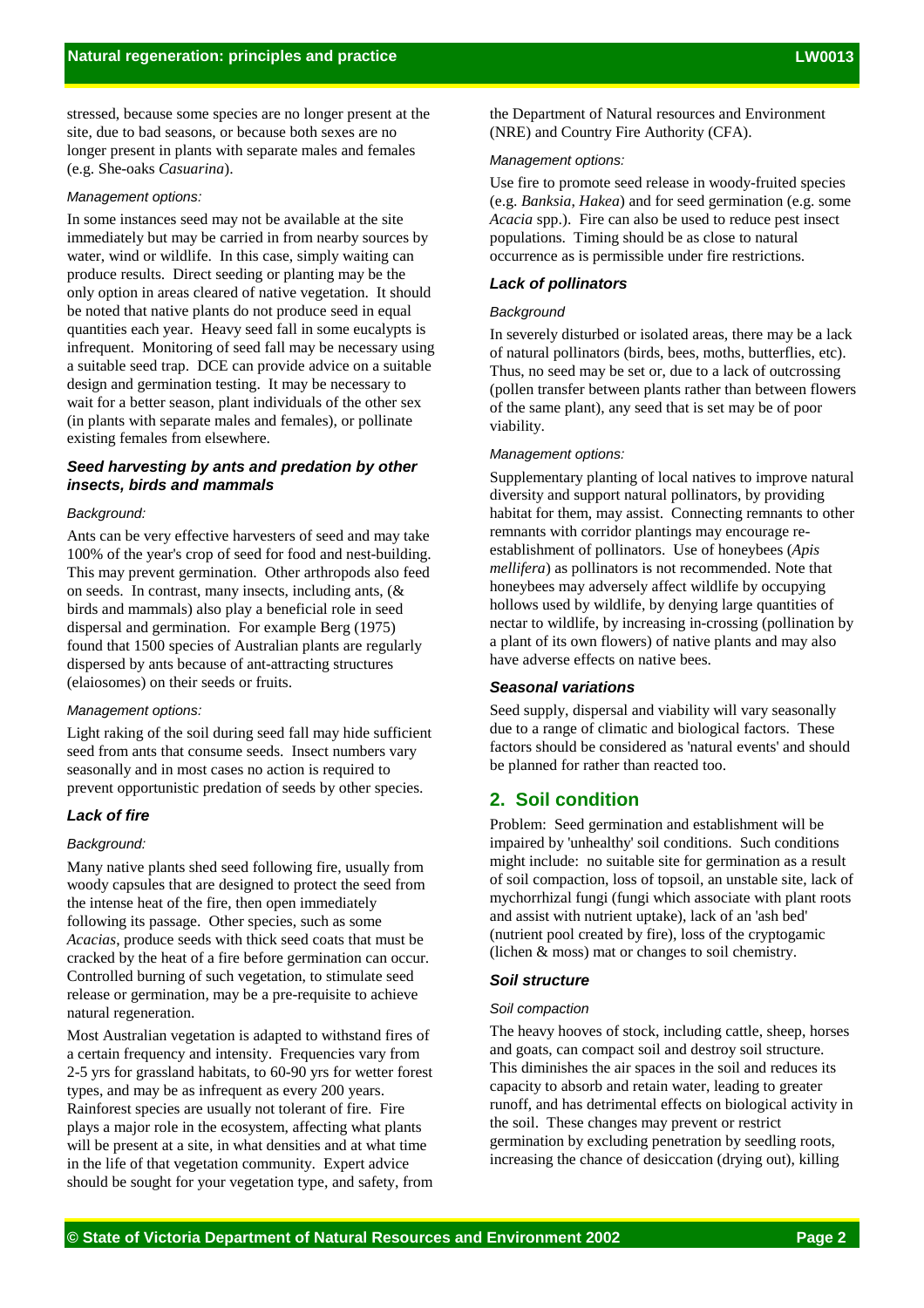helpful soil micro-organisms which associate with plants and decay organic matter, and by causing other effects.

#### *Loss of topsoil*

Topsoil contains most of the organic material from which plants obtain their nutrients. Where it has been removed, such as by erosion, seedlings may be unable to establish due to a lack of nutrients.

## *Unstable site*

Soil provides anchorage for plant roots. If there is movement of soil, plants may fail to remain stable and may fall over, have their roots damaged and opened to infection or suffer other ailments.

#### *Cryptogamic mat*

The 'cryptogamic mat' provides a sheltered, moist environment at the soil surface. Its presence in some vegetation types (e.g. grasslands) may play an important role in assisting seedling establishment.

#### *Soil structure - management options:*

Exclude stock by fencing or reduce stocking rate. If necessary, lightly scarify compact soils at time of seed fall. Follow up weed control with a knockdown (not residual) herbicide (e.g. glyphosate) may be required. In severely degraded soils, where no topsoil remains, addition of weed-free, pathogen-free topsoil may be necessary. Alternatively, use native pioneer species such as *Cassinia* which can, over time, re-condition the soil. Sterile hybrid grasses (e.g. ryecorn) have been used as 'cover-crops' to arrest erosion. Addition of a small soil sample from healthy vegetation of the same type can reintroduce lost soil microorganisms. Care must be taken that the soil sample is from healthy vegetation and is free of weed seeds and potential pathogens. Mulching will aid water retention, slowly add to the organic content of the soil and reduce weed competition but if applied too heavily will prevent germination. Where erosion is severe, other erosion control practices should be employed. Advice should be sought from NRE.

### *Soil chemistry*

#### *Application of chemicals*

Many of Victoria's soils contain naturally low levels of elements that are important to plant growth, such as phosphorous and nitrogen. Much of our native vegetation is adapted to these low levels of soil nutrients and has developed efficient strategies for recycling nutrients. Application of superphosphate ('super'), weedicides and pesticides has changed the chemistry and biology of the soil (worms and 'super' don't mix). 'Super' favours the rapid growth strategy of introduced pasture annuals over native species. The resulting competition from weeds may effectively exclude native plants.

#### *Lack of an 'ash bed'*

Some native plants have specific soil-bed requirements for germination. For example, some species need a fire to release nutrients for use during establishment.

#### *Soil chemistry*

#### *Management options:*

Do not apply fertiliser to areas that are to be regenerated or managed to retain native vegetation. Other chemicals should be used with care and in minimal quantities to achieve a management aim.

Fire may be used to promote conditions for germination (e.g. ash bed for germination) in appropriate vegetation communities. Expert advice should be sought.

## **3. Competition**

Problem: Competition from the same or other plant species may prevent successful seedling recruitment. This may be due to weeds, parent plant allelopathy (chemical inhibition) or fungal attack.

#### *Competition from weeds*

#### *Background:*

Weeds can be very efficient at occupying space, using available nutrients and consuming water. In this way they may outcompete native species in the 'race' to grow. Weeds can be expected to be a major problem in areas that have been previously fertilized and that have been subject to seedfall from weedy species (either native 'environmental weeds' or introduced).

#### *Management options:*

There are several options available. The technique employed will depend on your situation (natural bush versus pasture), time constraints and area being managed.

Briefly, the options are: hand weeding using an appropriate technique such as the Bradley Method; mulching, although this can prevent regeneration if applied too heavily; chemical methods (application of weedicides can be very effective although note concerns above re: soil chemistry); use of fire as a means of selecting out firesensitive species (e.g. Sweet Pittosporum *Pittosporum undulatum*) or to remove above-ground vegetation for a short period. Fire may be particularly useful where it is necessary to retain the binding capability of plant roots in areas subject to erosion. Removal of the top few centimetres of soil (scalping) can be used to remove unwanted seeds and can be a useful technique if done at the time of seedfall of the species to be regenerated. Positive weed control strategies in areas abutting 'improved' pasture are usually required. For example, a buffer (e.g. screen of tall plants, weeded area) may be needed to prevent *Phalaris* spreading from paddocks into fenced natural areas. Specific advice should be sought from NRE.

#### *Parent plant allelopathy*

#### *Background*

Many species of plants (e.g. *Eucalyptus*, *Allocasuarina*) produce chemicals that inhibit germination of their own seedlings beneath them. This prevents competition from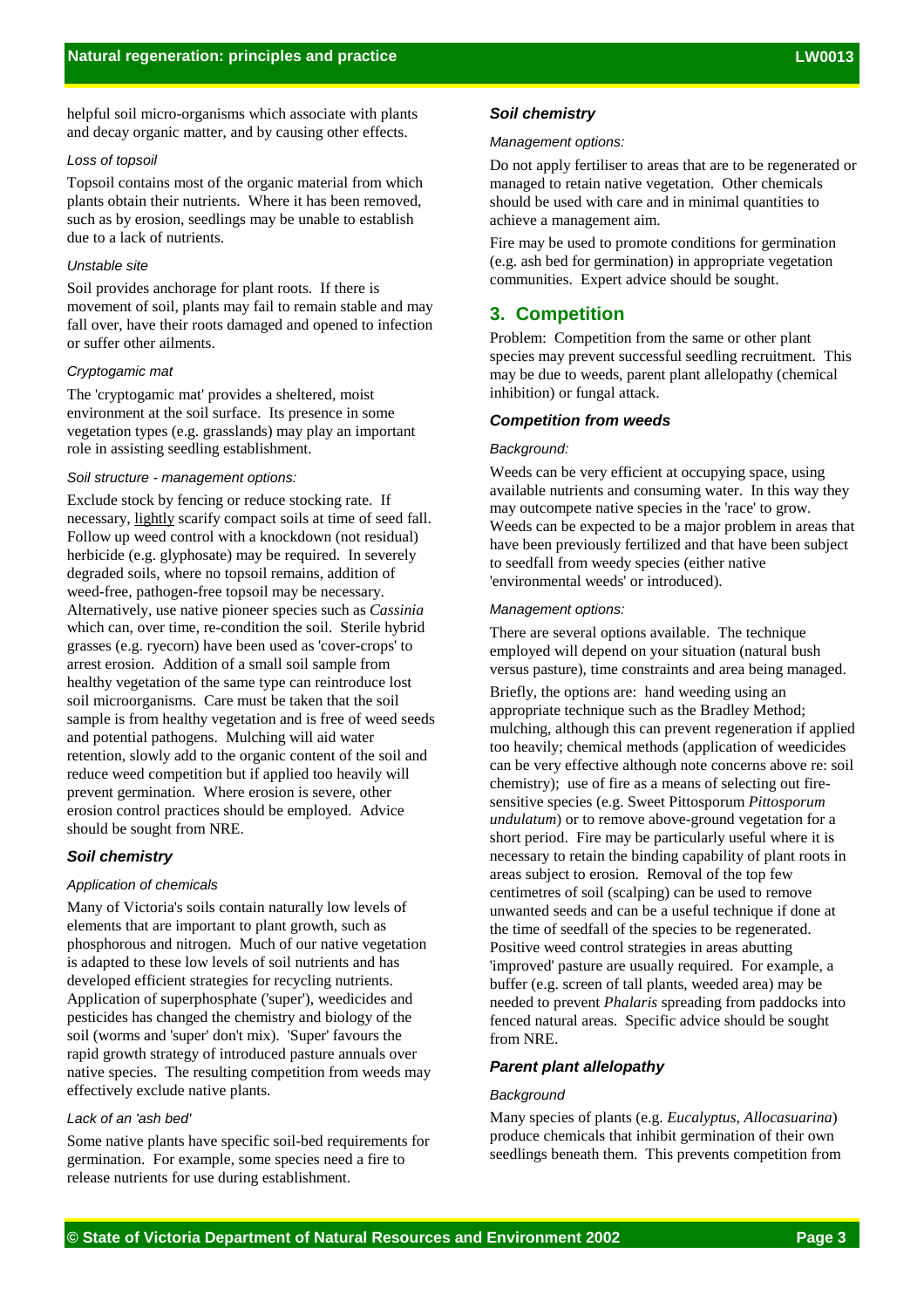the seedling with the parent plant. Typically, the zone of inhibition extends to the width of the crown of the plant.

#### *Management options:*

Landholders need to be aware of this effect. The area managed for regeneration should not be restricted to the base of the parent plant. If only a small area can be fenced, it should be offset downwind.

## *Fungal attack*

#### *Background*

Soil fungi, whilst vitally important to plant growth (c.f. mychorrizae), can also be pathogens of young seedlings. Attack by fungi can be a problem for seedlings.

#### *Management options:*

Sterilization of the soil is neither practical nor desirable. Fungal problems are likely to be seasonal, so repeated attempts may be necessary. Revegetation of areas with contaminated soil containing *Phytophthora* or other soil pathogens must be avoided.

#### *Other seedlings*

#### *Background*

Where there is a range of plants all germinating together (same or different species) there will be competition between individuals for the available resources. Some plants (of a species), or other species, may do better than others. This should not necessarily be seen as a problem unless the successful competitors are weeds (see above). Some seedlings may die whilst stronger and more successful ones survive.

#### *Management options:*

If the aim of management is to increase diversity, you may wish to selectively remove competition against 'rare' species by selectively weeding around them using a suitable technique (e.g. hand-weeding).

## **4. Predation of young plants**

Problem: Seedlings may be destroyed by predators such as insects and other invertebrates; stock; rabbits and hares; or wildlife. Seedlings and young stems may lack natural deterrents (toxic or unpalatable chemicals, hard leaves or leaf structures such as thorns and hairs) and so be relatively defenceless compared to mature plants. Grazers may select particularly palatable species. Thus, some species may be particularly vulnerable.

#### *Insects or other invertebrates*

Caterpillars, crickets, beetles, mites, nematodes, and other invertebrates eat seeds and seedlings.

#### *Stock*

Stock, including cattle, sheep, horses and goats eat seeds and seedlings and may selectively choose a particularly palatable species.

Introduced species

Deer, rabbits and hares eat native plants. Rabbits & other species may strip bark from young plants and ringbark them.

#### *Native wildlife*

Native animals including kangaroos, bandicoots, Swamp Rats and others may feed on seedlings.

#### *Management options:*

The most effective control for larger predators is good fencing. Specific advice is available from NRE. Reducing the stocking rate has also been effective in some instances, particularly if commensurate with a rabbit control program. An effective rabbit control program is essential in areas subject to large numbers of rabbits. NRE has information on the best methods to suit your property. Invertebrates are difficult to exclude and are likely to be bad in one season and less of a problem in another. Snail and slug baits could be used over small areas or natural predators encouraged by providing cover, feeding and breeding requirements. 'Benign' chemicals, such as white oil, may be useful in specific instances.

## **5. Natural hazards and controls**

Problem: There may be natural climatic, biological and physical constraints upon natural regeneration. These include fire, flood, wind, drought, temperature extremes (e.g. frosts), time of year and light conditions.

#### *Background:*

Natural events can affect the survival of seedlings. Drought, fire or flood may kill seedlings. Some species require natural events to occur prior to germination. For example, acacia seeds germinate following fire, whilst River Red Gums respond to flooding. Severe wind may be hazardous to young plants, particularly in exposed situations. There is some evidence that large-scale regeneration events are more likely to be successful in particularly 'good' years (years with above average rainfall when the soil is warm). Lack of light or water can prevent germination (e.g. in a rainforest the collapse of a mature tree may allow light to the forest floor and initiate germination). Germination may fail to occur in a vegetation community during drought. The first heavy rains may initiate germination on a massive scale.

#### *Management options:*

There is little that can be done to prevent nature taking its course. It is advisable not to put all your effort into one season. Where it is obvious that a lack of natural events due to man-induced changes is to blame for a deficiency of regeneration you can seek assistance and advice from NRE.

## **Some basic rules**

A number of management options have been outlined above to deal with many factors that may be preventing natural regeneration. The practical application of natural regeneration techniques is considered next. What is done, where it is done and when it is done are all important.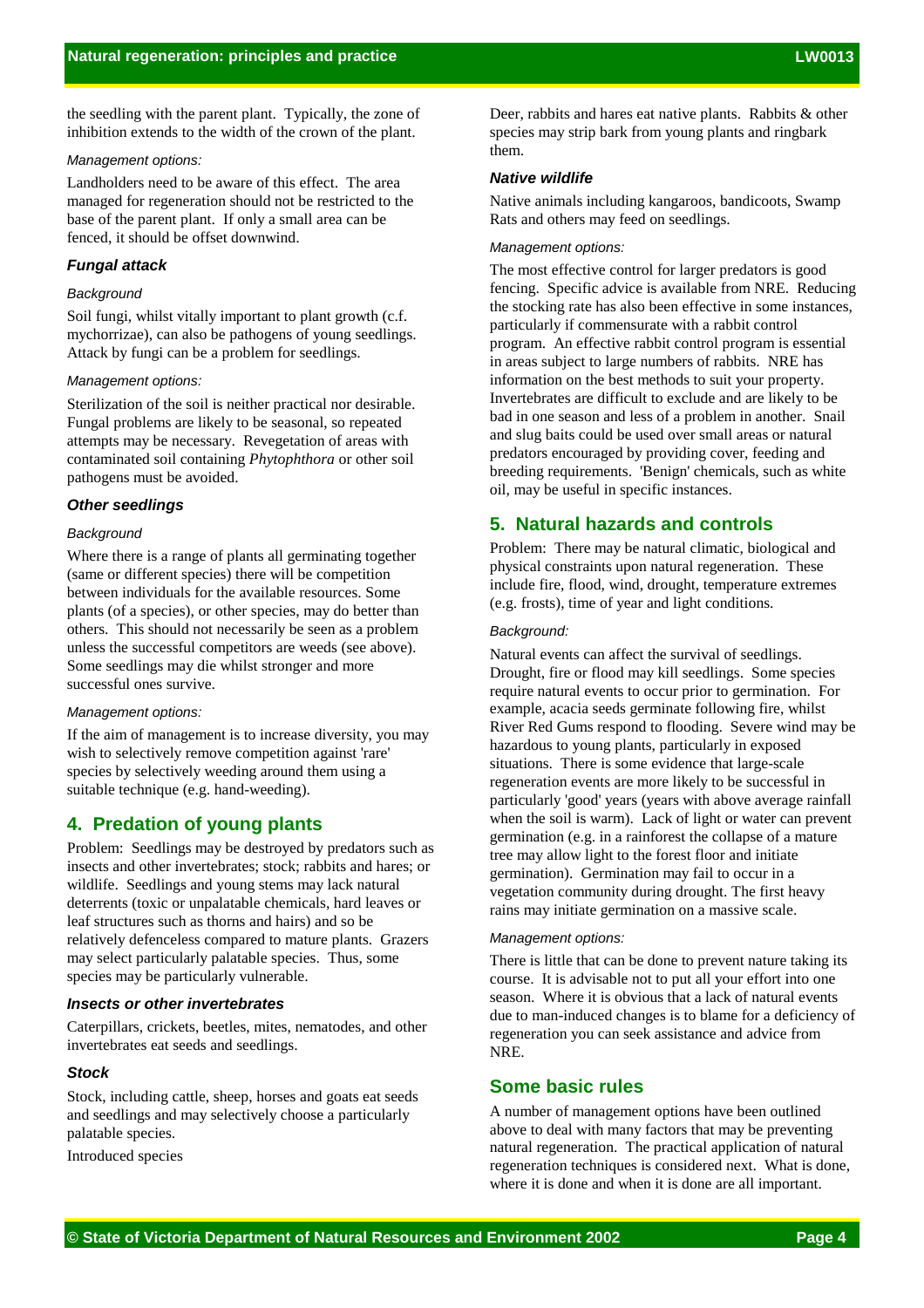It is suggested that you take note of the following general principles:

- Do not apply a technique to the whole area under management until you have tested it on several small representative areas.
- Do not put all your effort into one season.
- Don't be surprised if at first you fail. Your chances of success, as with all techniques, will improve with experience. The rewards are great for those who are prepared to show some dedication, are open to investigation or experimentation and can learn from experience. There are no guarantees with natural regeneration. Talk to those people who have experience in your area.
- Be patient, if it doesn't happen this year it may next year.

## **The tools**

The following practices form the basic inventory of 'tools' available to encourage natural regeneration. Others may be devised from the suggestions given here.

- **fencing** to control stock and pest animals; select a fencing technique that is the most appropriate for your stock and which may avoid any pest animal problems that you would expect to occur on your property.
- **destocking** to control soil damage and browsing caused by stock; may not protect ground flora.
- **scarifying** (loosening the top few centimetres of soil with a suitable hoe or tiller) to loosen compacted soils, and crack seed coats of soil-stored seed (e.g. wattles).
- **burning** to promote seed release and conditions for germination of many native plants, as a means of weed control and to promote germination (crack seed coats, etc.).
- **hand-weeding** to control weeds; labour intensive but avoids using harmful chemicals.
- **herbicide application** to control weeds; an alternative to hand weeding which is much less labour intensive but employs potentially harmful chemicals, DCE can advise on specific non-residual 'knockdown' chemicals.
- **soil scalping** to remove seeds present in the topsoil as a method of weed control; usually not suitable if ground flora is to be conserved and it can be destructive.
- **mulching** to improve water/soil retention and suppress weeds; can prevent natural regeneration by eliminating light.
- **supplementary sowing (direct seeding)** to add species where the full natural complement of species is not present and you do not wish to wait for wind/water or animal dispersed seed to establish.
- **planting** to add species to those that regenerate naturally with the aim of introducing local native species which can become natural regenerators.
- **pesticide application** to control insect predation on seed/seedlings; use of pesticides, which may have other less beneficial effects, should be avoided wherever possible.
- **1080 application, warren fumigation, warren ripping, etc.** alternative methods of pest animal control,

particularly for rabbits. DCE can give specific advice.

- **raking/repellent emulsions** to hide seed from predators and ants; bitumen emulsions have been used to deter ants in direct-seeding trials.
- **erosion control** to stabilise soil; specific advice is available from DCE.
- **soil supplementation** to reintroduce soil micro-organisms to degraded soils where there is a lack of seedling vigour; healthy soil from vegetation of the same type must be used and it is advisable to try other techniques first.

The use of fertilisers and supplementary watering regimes are not recommended. Fertilisers may alter soil chemistry whilst supplementary watering should be unnecessary if the plant stock is local. Both treatments add costs.

## **The methods**

The method of achieving natural regeneration will vary according to the situation. For example, bushland areas would be managed differently to paddocks.

#### *Bushland areas*

'Natural' techniques are usually the most appropriate in native bushland. Natural processes should be allowed to continue as often as possible. A controlled fire will probably be necessary to retain diversity, but advice should be sought first. Hand-weeding or burning are the preferred methods for removing weeds, though chemicals may be the only practical means in some circumstances. Soil disturbance by humans should be avoided in remnant native vegetation, as this can promote weeds. Human access is best confined to areas with no remaining natural ground flora.

### *Farms and disturbed sites*

There is no definitive formula that will provide the desired results every time. If natural regeneration does not occur, further investigation will be needed as to the cause. Some strategies are suggested below (see also Note 16):

#### *Strategy one: Fence and do nothing else.*

This will almost always be the first step on land under production or other use. (i.e. not necessarily in bushland). Fencing can be carried out at any time but early autumn is the most likely time for regeneration to occur (springsummer in cold wet climates). Follow-up plantings of additional understorey and ground species may be required. Problems with weeds should be anticipated. Patience is usually essential.

#### *Strategy two: Fence and scarify.*

To regenerate species in an area with compacted soil, such as a stock paddock, attempt to fence and 'tickle-up' the soil adjacent to remnant native vegetation. Problems with weeds may necessitate secondary measures.

#### *Strategy three: Fence, apply weed control and/or fire with light soil scarification.*

1. Fence in early spring. 2. Apply weed control just prior to seed fall (from February for most species), with follow